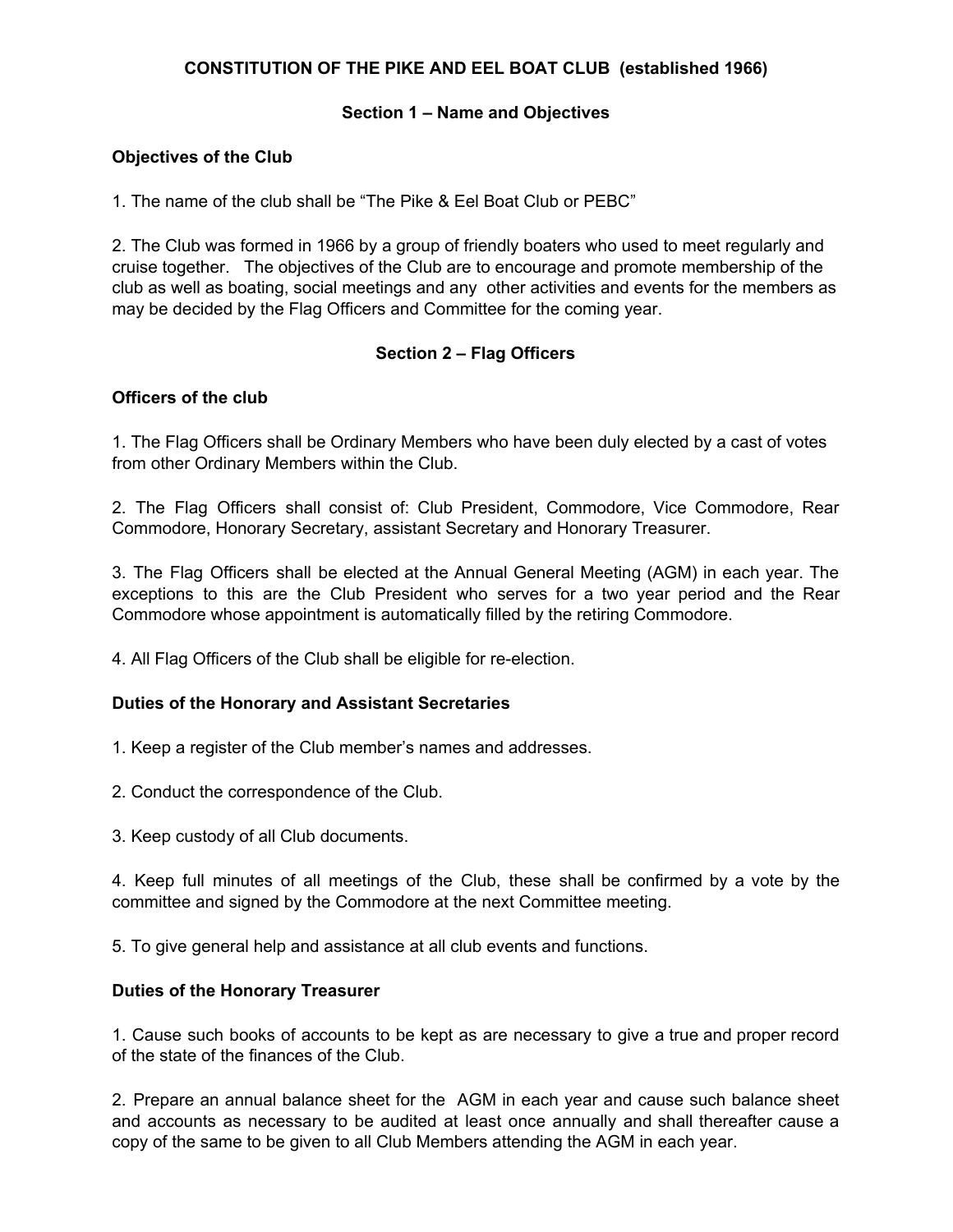3. The Honorary Treasurer will recommend and with the approval of the committee appoint an Honorary Auditor who can be a member of the Club.

### **Duties of the Honorary Auditor**

The Honorary Auditor shall audit the accounts of the Club when called upon to do so and shall give such certificate of assurance as to the accuracy of the said accounts as shall be required by the Committee.

## **Section 3 – Membership**

### **Categories and Votes of Membership**

### **1. An Ordinary Member**

A standard membership fee shall be payable annually on the 1<sup>st</sup> November and will provide membership for UP TO two members.

### **2. Voting Rights**

Each fully paid up member is entitled to vote at the AGM and as and when necessary.

## **3. Honorary Life Member**

An Honorary Life Member – long and valued service as a Member may be recognised by the award of Honorary Life Membership. Such award shall require formal seconded proposal at the AGM and a majority vote in favour. Honorary Life Members shall pay no membership fee and shall hold a vote for life.

# **4. Application for Membership – Payment of Subs -**

1. Membership subscription fees are paid by Ordinary members only, no fees are due from Honorary Life Members.

2. The rate of the membership subscription fee shall be proposed by the Committee to the members at the AGM each year. Any proposed change to the fee shall be approved by the majority of those present who are entitled to vote and shall take effect immediately. The Club does not build up significant reserves or funds therefore it is normal practice to set the fee at a level only to cover operating costs for the following season which includes club subscription fees to GOBA.

The Club requires that all membership fees are paid in full by the first of November preferably by annual Standing Order mandate. Any member following one written reminder not having paid by the first of January following the AGM will incur an additional administration fee of £5 , failure to rejoin would mean relinquishing all benefits associated with the Boat Club.

3. Every category of member shall be responsible for furnishing the Honorary Secretary with an up-to-date home address and an e-mail address which shall be recorded in the Membership Directory and any notice sent to such address shall be deemed to have been duly delivered to the member. Any member changing address shall inform the Honorary Secretary immediately the new address comes into effect so continuous communication can be assured.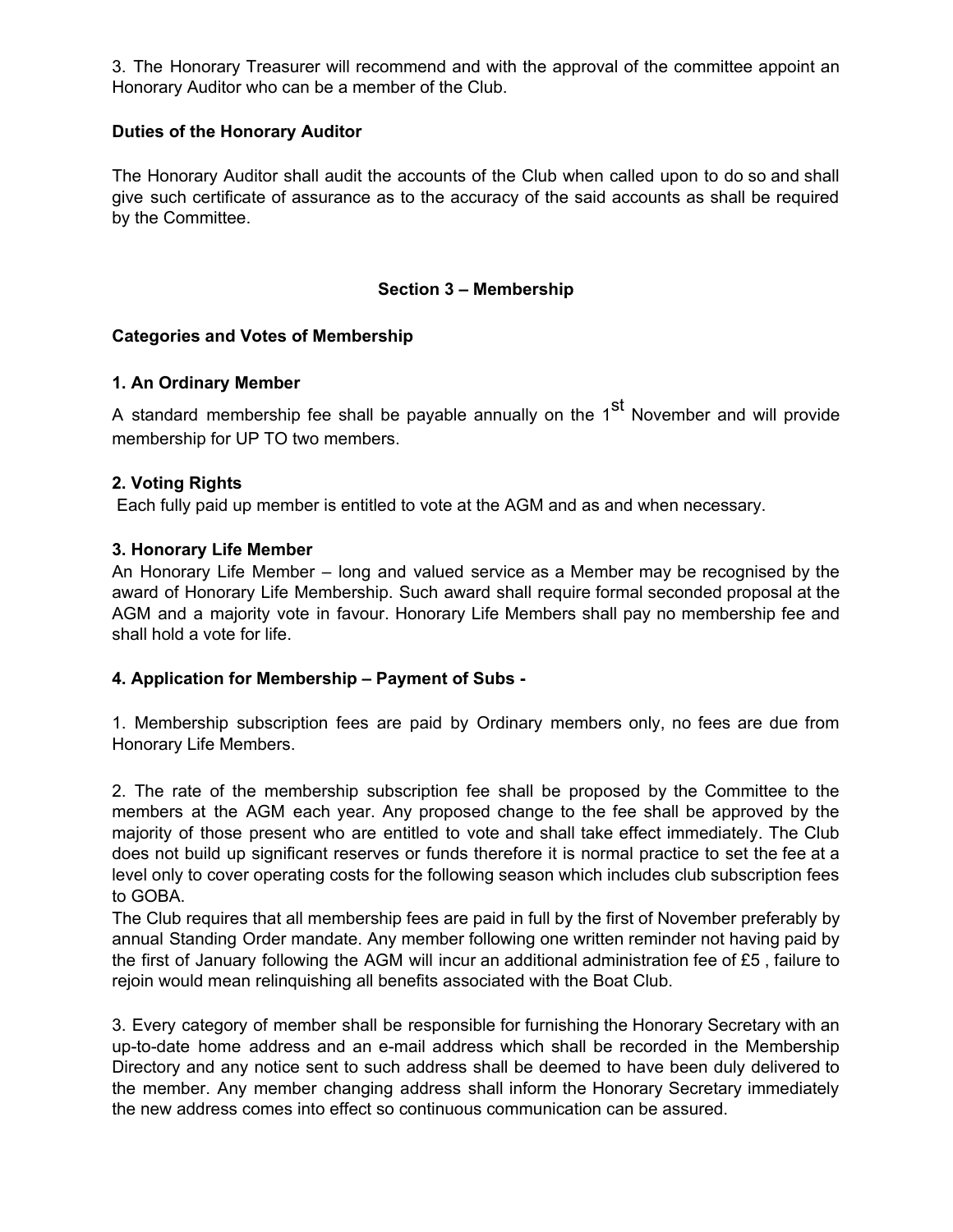4. Application forms for Ordinary Membership are obtainable from the Honorary Secretary and available on the club web-site. Ordinary Membership forms when completed shall include name, address, e-mail, boat name; also the names and boat names of the proposer and seconder.

5. The Club accepts proposals of candidates for new membership from existing club members. The nomination must be completed by the proposed member and must be seconded by another club member.

Upon acceptance the candidate will be written to by the Honorary Secretary, or an appointed officer, thereafter the Ordinary Member shall pay within one full calendar month the membership subscription fee as advised in the letter of notice. Upon receipt of the membership fee the Honorary Secretary will forward copies of the Club constitution and membership directory by e-mail.

## **5. Retiring or Resigning**

Any member desirous of retiring or resigning from membership shall give notice in writing to the Honorary Secretary and shall not be liable to pay the subscription fee for the following year. It is not Club policy to give refunds of subscription fees to retiring or resigning members.

## **Section 4 – Conduct of Members**

1. Every member upon election and thereafter is deemed to have notice of and immediately undertakes to comply with the Club rules and the current by laws and regulations of the Club. Any conduct which in the opinion of the committee is either unworthy of a member or otherwise injurious to the interests of the Club and or it's members shall render a member liable to expulsion from the club.

2. Before expelling a member the Committee shall call upon such member for a written explanation of the member's conduct and shall give the member full opportunity of making explanation to the committee or of resigning. A resolution to expel a member shall be earned by a simple majority vote by the committee.

3. The PEBC is well known for its enthusiasm in connection with its boating and social activities. In order to maintain this good name it is recommended that boats fly the PEBC burgee. Certain events and functions may require a dress code which will be decided by the committee from time to time and which may include the wearing of a club tie or more formal wear.

Members will be informed by the Honorary Secretary on the occasions at which they may invite their personal guests to attend functions and events.

Members must observe procedures in undertaking bookings for various club functions as requested by the Honorary Secretary in letters announcing the functions.

4. A member shall not be entitled to consume food at either luncheons or dinners if it has not been booked and paid for beforehand. Any complaints with regard to refreshments should be made known to the Honorary Secretary or a Committee Member.

# **1. Damage to Club Property**

A member shall not knowingly remove, injure, destroy or damage any property of the Club or of the Pike & Eel Hotel and Marina and shall make restitution for the same if called upon to do so by the Committee or by the Honorary Secretary upon the instructions of the Committee.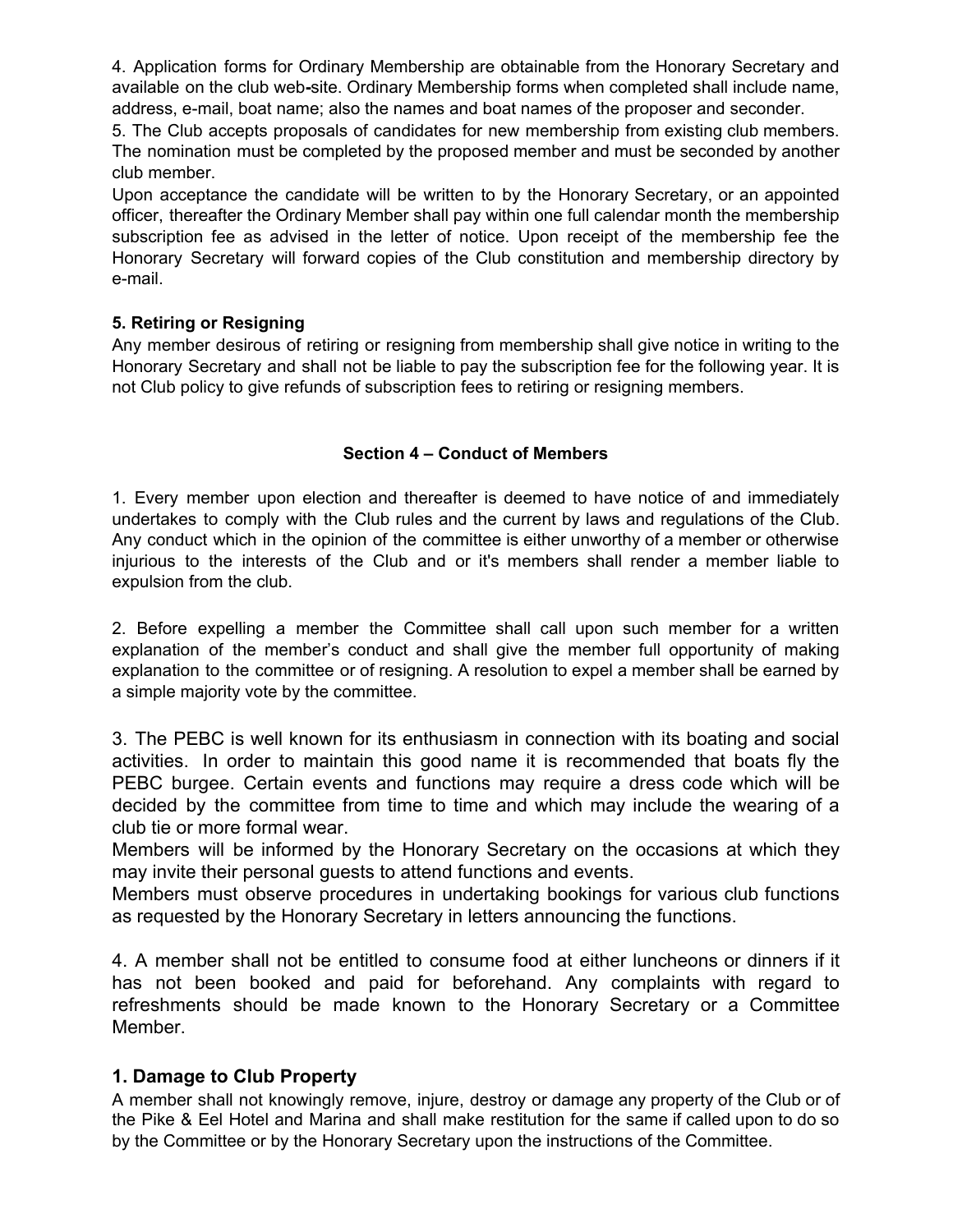### **2. Suggestions and Complaints**

1. Any suggestions shall be addressed in writing to the Honorary Secretary.

Complaints of any nature relating to the Club shall be addressed to the Honorary Secretary who will notify the Committee.

2. The Club will not accept any liability for any damage to or loss of property belonging to Club members, their guests or visitors to the Club.

3. The Club will not accept any liability for personal injury arising out of use of the Club premises and any other facilities of the Club sustained by members, their guests or visitors or caused by said members, guests or visitors whether or not such damage or injury could have been attributed to or was occasioned by the neglect, default or negligence of any of the Officers, Committee or Servants of the Club.

4. Membership of the Club and acceptance of these rules by the member will be deemed to constitute consent to the holding of relevant personal data for the purposes of the Data Protection Act 1984.

## **Section 5 – The Management Committee**

## **1. Constitution of The Committee**

The Management Committee (herein referred to as "The Committee") shall consist of the officers and no less than four and no more than eight Ordinary Members of the Club elected at the AGM each year to hold office until such time during the following AGM as they are replaced or re-elected.

### **Election of Officers**

**2. Notification** for the election of Officers and Committee Members are sent out to Ordinary, and Honorary Life Members two weeks prior to the AGM to enable them to either confirm the existing Committee's recommendation of Ordinary Members willing to stand for election or to nominate their own candidates at the AGM. The nominated candidates must be willing to stand and the candidates require a proposer and seconder.

### **3. Election by Ballot**

If the number of candidates for election is greater than the number of vacancies available then there shall be a ballot.

If the number of candidates for election is equal to or less than the number of vacancies to be filled then all candidates shall be deemed to be elected if two thirds of those present at the AGM and entitled to vote in favour of such election.

### **4. Equality of Votes**

In the event of a ballot failing to determine the members of the Committee because of an equality of votes the candidate or candidates to be elected from those having an equal number of votes shall be determined by a lot.

# **5. Casual Vacancy Retiring Commodore**

If for some reason a casual vacancy shall occur the Committee may co-opt an Ordinary Member to fill the vacancy until the next AGM.

A retiring Commodore shall serve as Rear Commodore and member of the Committee in the year immediately following his or her retirement.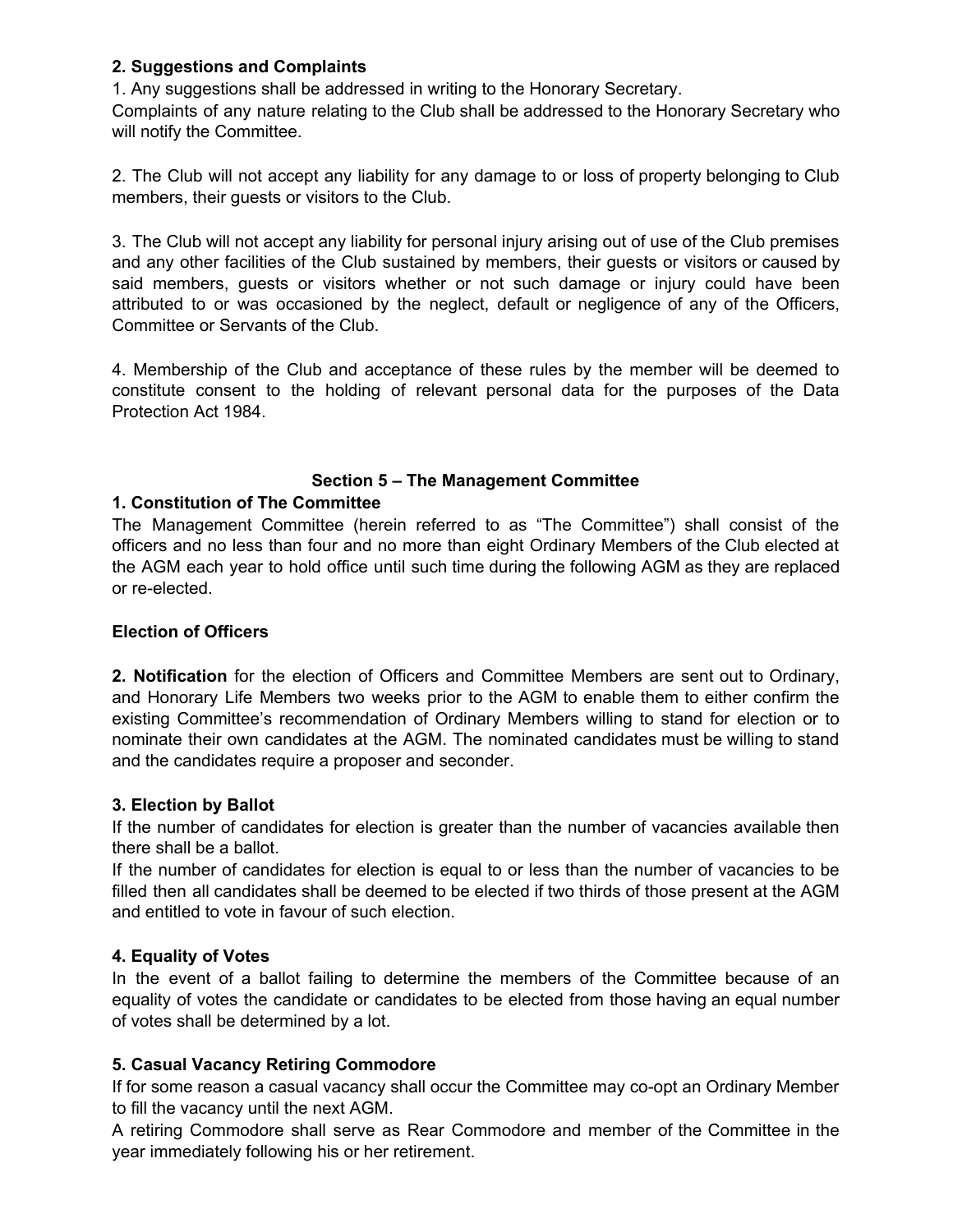# **6. Committee Meetings**

The Committee shall meet as determined by the Commodore in consultation with the Honorary Secretary or as is necessary making such arrangements as to the conduct, place of assembly and holding of such meetings as it may wish. The Commodore, Vice Commodore or Chairman elected by those present shall preside.

# **7. Voting at Committee**

Voting shall be a Committee show of hands. In the case of an equality of votes the Commodore, Vice Commodore or Chairman (as the case may be) shall have a second or casting vote.

**Quorum:** Five members personally present shall form a quorum at a meeting of Committee.

## **8. Power and Management of Club by Committee Powers to make bylaws and Regulations**

1. The Committee shall manage the affairs of the club according to the rules and shall cause the funds of the club to be applied solely to the objects of the Club or for a benevolent or charitable purpose nominated by the Commodore and approved by the Committee.

The Committee shall make such bylaws and regulations as it shall from time to time think fit and shall cause the same to be notified to Club members by at least seven days before implementation. Such bylaws shall remain in force until approved or set aside by a vote at the General or Extraordinary meeting of the Club.

2. A member of the Committee, an Officer or any member of the Club in transacting business for the Club shall disclose to third parties that he or she is so acting.

# **9. Disclosure of Interest to Third Parties Limitations of Members Liability**

The Committee or any person delegated by the Committee to act as agent for the Club or its members shall enter into contracts only so far as expressly authorised, or authorised by implication, by the members. No one shall without the express authority of the membership in General Meeting pledge the credit of the membership.

### **10. Members Indemnification of Committee**

In pursuance of the authority vested in the Committee by the members of the Club, members of the Committee are entitled to be indemnified by the members of the Club against any Committee liabilities properly incurred by them or any of them on behalf of the Club wherever the contract is of a duly authorised nature or could be assumed to be of a duly authorised nature and entered into on behalf of the Club. The limit of an individual member's indemnity in this respect shall be a sum equal to one year's subscription at the then current rate unless the Committee has been authorised to exceed such limit by a General Meeting of the Club.

### **11. Nomination of Honorary Life Members by Committee**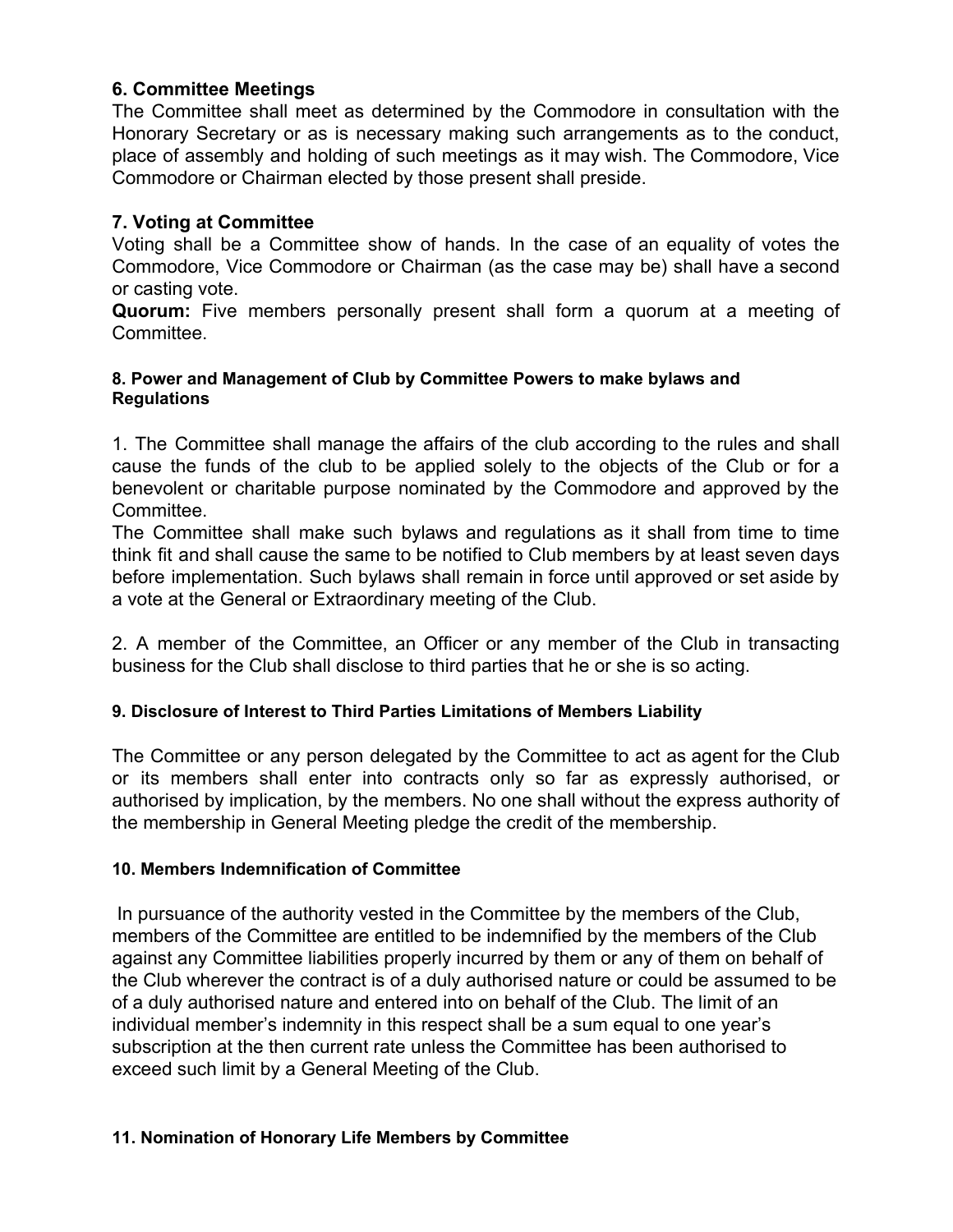The Committee may nominate for election at an AGM such Honorary Life Members as the Committee may think fit. The total of such Honorary Life Members shall not however at any time exceed ten members. The election of Honorary Life Members shall be put to the vote at the AGM in each year and any such Honorary Life Members shall be duly elected if those present and entitled to vote, vote in favour of election.

# **Section 6 –Meetings of the Club**

## **1. Annual General Meeting**

An Annual General Meeting (AGM) of the Club shall be held each year in the month of November at a time and a date to be fixed by the Committee. The Honorary Secretary shall at least fourteen days before the date of such meeting or of any General Meeting as herein under mentioned, notify to each member notice thereof and of the business to be brought forward there at.

# **2. Business at the Annual General Meeting**

The normal business at the AGM is to read the minutes of the previous year's AGM, receive reports from the Commodore, Treasurer for passing of the accounts, Secretary and GOBA representative, to elect a new Commodore and associate officers, elect any Honorary Life Members and to receive suggestions for the following seasons agenda and any other business any member may deem necessary.

All members attending the AGM receive a copy of the accounts, previous year's minutes and an agenda for the meeting.

# **3. Special General Meeting**

The Committee may at any time upon giving twenty one days notice in writing call a Special General Meeting of the Club to conduct any special business the nature of which shall be stated in the summons convening the meeting and the discussion at such meeting shall be confined to the business stated in the summons notice sent to members.

The Committee shall similarly call a Special General Meeting upon a written request addressed to the Honorary Secretary signed by more than twelve members. The discussion at the meeting shall be confined to the business stated in the notice of meeting sent to members.

### **4. General Meeting upon Members Request Chairman at Meetings Quorum**

At every meeting of the Club the Commodore or in his absence the Vice Commodore or a Chairman duly elected by those present shall preside.

Fifteen members entitled to vote and personally present shall form a quorum at any meeting of the Club.

Only Ordinary Members and Honorary Life Members shall vote at any meeting of the Club.

### **5. Those entitled to vote at Meetings**

Only Ordinary members and Honorary life members are entitled to vote.

Voting in all cases is by show of hands from those members entitled to vote.

### **6. Voting on a Rule Change**

In the case of an equality of votes the Commodore or in his absence the Vice Commodore or a Chairman shall have a second or casting vote on any matter other than the election of members of the Committee.

On any resolution properly put to a meeting of the club relating to the creation, repeal or amendment of any rule, bylaw or regulation of the Club such rule, bylaw or regulation shall not